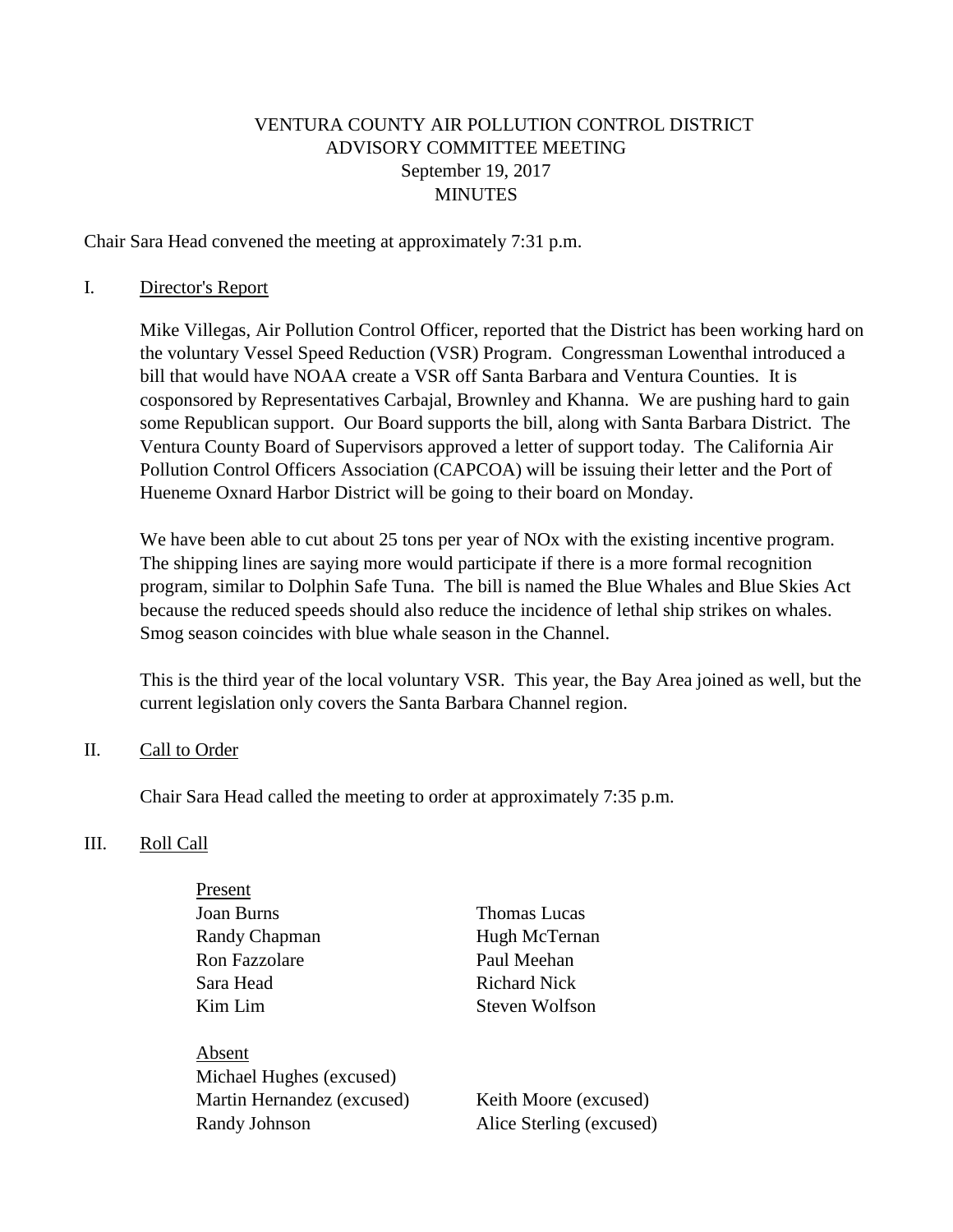VCAPCD Advisory Committee 9/19/2017 Page 2

## Staff Mike Villegas Chuck Thomas Alan Ballard Tyler Harris

None

#### Public Representing

#### IV. Minutes

Since this is a study session meeting with no action items, the minutes were not brought to the committee.

#### V. Committee Comment

There were no Committee comments.

#### VI. Public Comment

There were no public comments.

#### VII. Old Business

The Old Business was the status of VW Settlement Funds, which was discussed by Mr. Villegas in his Director's Report.

#### VIII. New Business

A. Introduction of New Advisory Committee Members

Mr. Villegas introduced the new Advisory Committee members: Randy Chapman – City of Camarillo Steve Colome – City of Ojai Ron Fazzolare – Supervisor Foy (District 4) Michael Hughes – Supervisor Parks (District 2)

B. Study Session on the 2016 Ventura County Air Quality Management Plan

Mr. Villegas gave an overview of the 2016 Ventura County Air Quality Management Plan (AQMP) using the same PowerPoint presentation as he used for the Air Pollution Control Board item on February 14, 2017 when they approved the AQMP. The slides are attached and serve as the summary of this study session.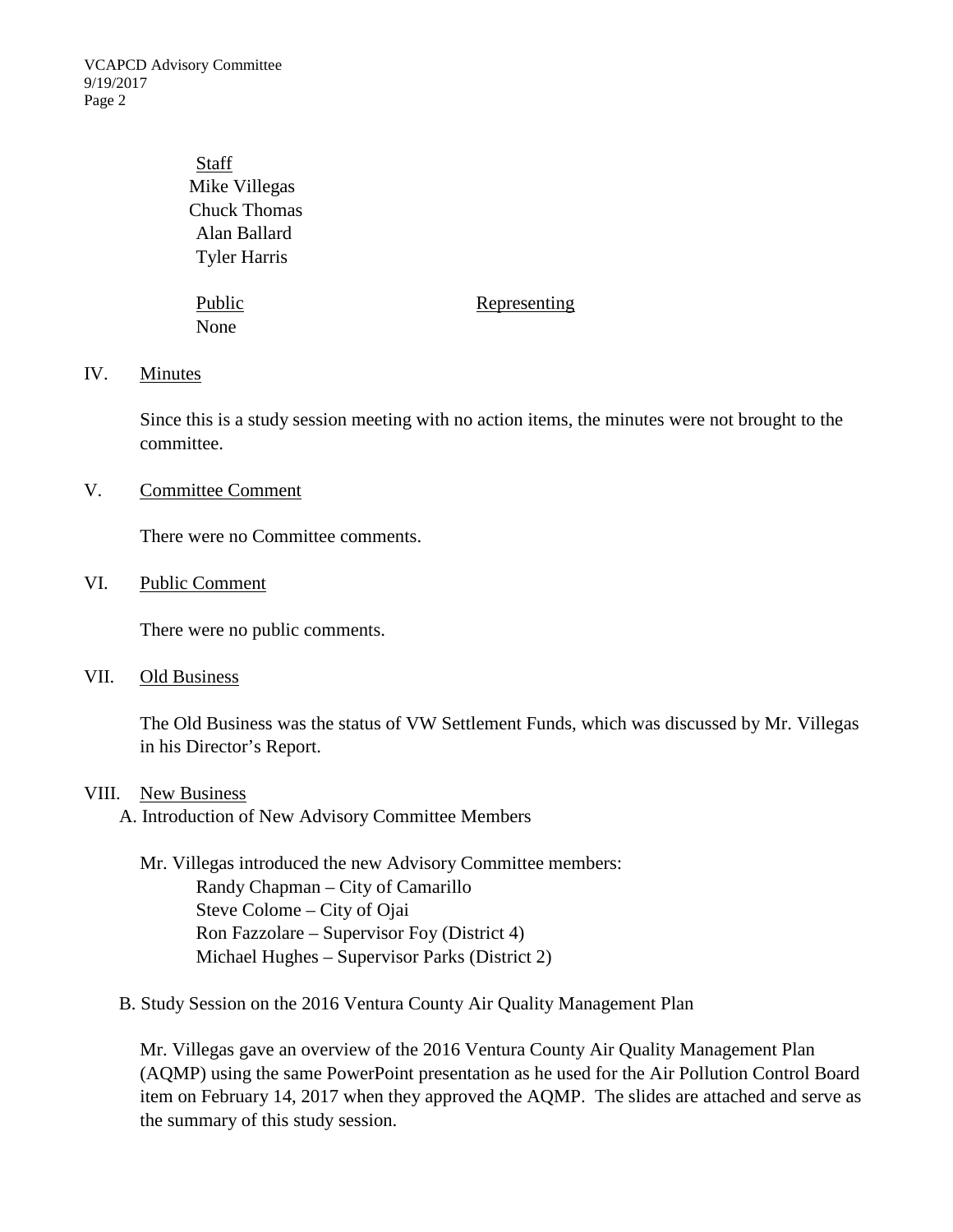C. Study Session on Reauthorization of the California Greenhouse Gas Cap and Trade (C&T) Program – AB 398 and AB 617

Mr. Villegas gave an overview of this subject based on the following outline:

- Stationary Sources
	- o Mandatory GHG reporting §38530
	- o Permitted emission of  $> 250$  tpy of a nonattainment pollutant
	- o Elevated prioritization score §44360
- Sources must report criteria and toxic emissions to CARB, possible  $3<sup>rd</sup>$  party verification
- By 1/1/2019 nonattainment districts shall adopt a schedule for BARCT for industrial sources subject to C&T §38562
- Prior to adopting the BARCT schedule the district shall hold a public meeting to discuss air quality and public health benefits to the community and cost effectiveness
- The legislation seems to provide for the use of emission reduction credits (ERCs) in lieu of the BARCT requirements
- The implementation of alternative emission reduction projects is also allowed if the source shows that the actual cost of complying with BARCT exceeds the district's costeffectiveness estimate
- The bill increases maximum penalty amounts and as of  $1/1/2018$  these maximum penalties are to be increased by the CPI
- "Disadvantaged Community"  $§ 39711$
- By 10/1/2018, CARB shall work with the state scientific review panel on air toxics and the districts, OEHHA, EJ groups and the regulated community to develop a community monitoring plan for criteria and toxic pollutants; based on this plan CARB shall select locations to deploy community monitoring systems
- By 7/1/2019 districts shall deploy community monitoring systems in these locations and districts will have the authority to require sources to deploy fence-line monitoring systems (the bill mentions real-time monitoring)
- By 1/1/2020 and every year thereafter CARB shall select additional locations for community monitoring, as appropriate, and districts will have one year to deploy additional community monitoring systems
- This monitoring data shall be provided to CARB and be published on the CARB website
- By 10/1/2018 CARB shall prepare (with the districts, scientific review panel on air toxics, OEHHA, EJ groups and the regulated community) a statewide strategy to reduce criteria and toxic pollutants to communities affected by high cumulative exposure – this will be updated every five years
- This strategy will include:
	- o Identification of communities with high cumulative exposure
	- o A methodology for assessing and identifying contributing sources for these communities
	- o An assessment of whether a district should update a §44391 (hot spots risk reduction plan) risk reduction plan for any source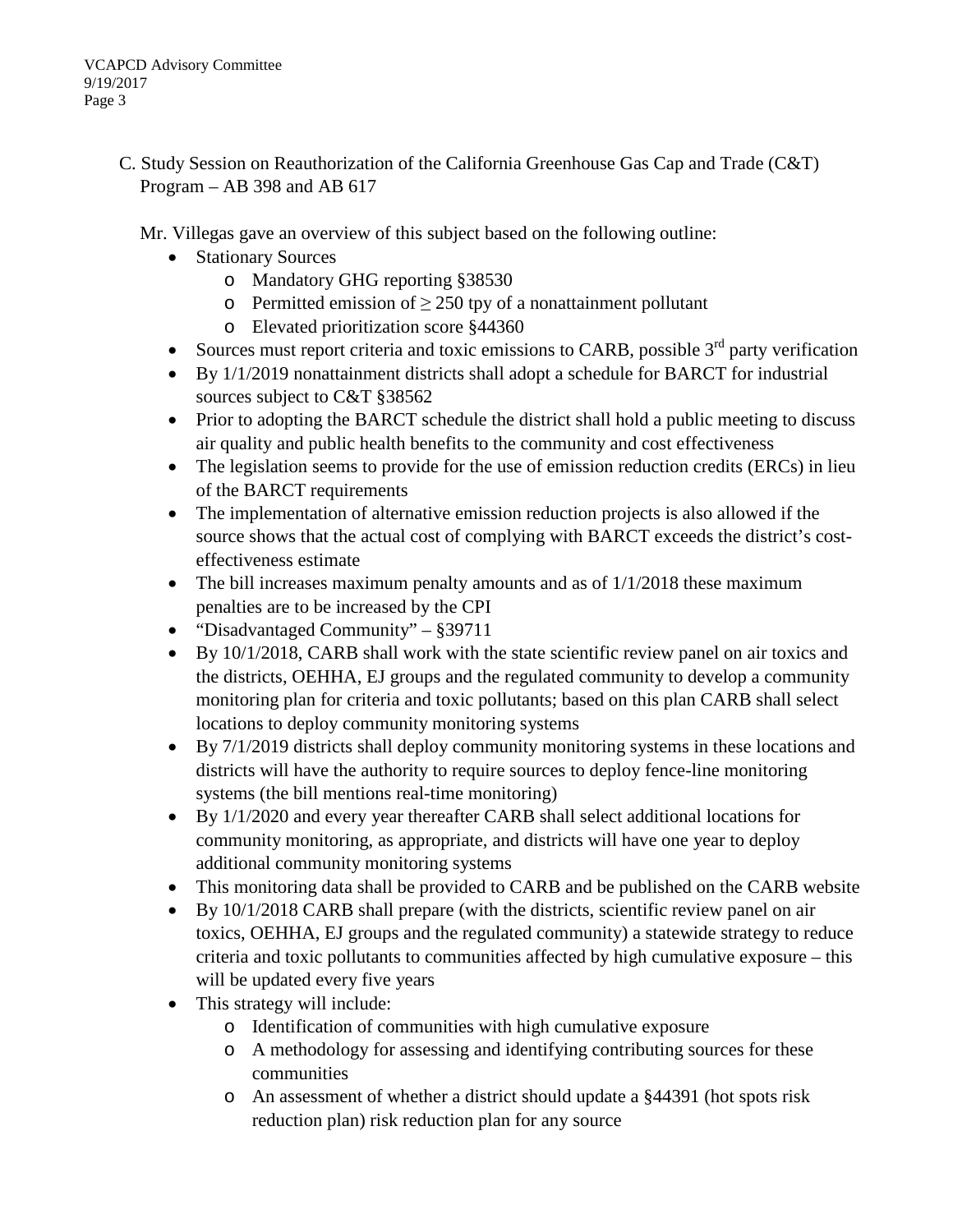- o And, an assessment of available emission reduction measures
- Within one year of CARB's strategy, a district with a location identified in CARB's strategy shall adopt a community emission reduction plan, which could include both stationary and mobile source control measures. Districts shall use a public process working with the public, community groups and local governments. Districts shall also prepare annual reports on these community plans
- XI. Adjournment

Having no further business, the chair adjourned the meeting at approximately 8:45 p.m.

Prepared by:

Tyler Harris Air Pollution Control District Staff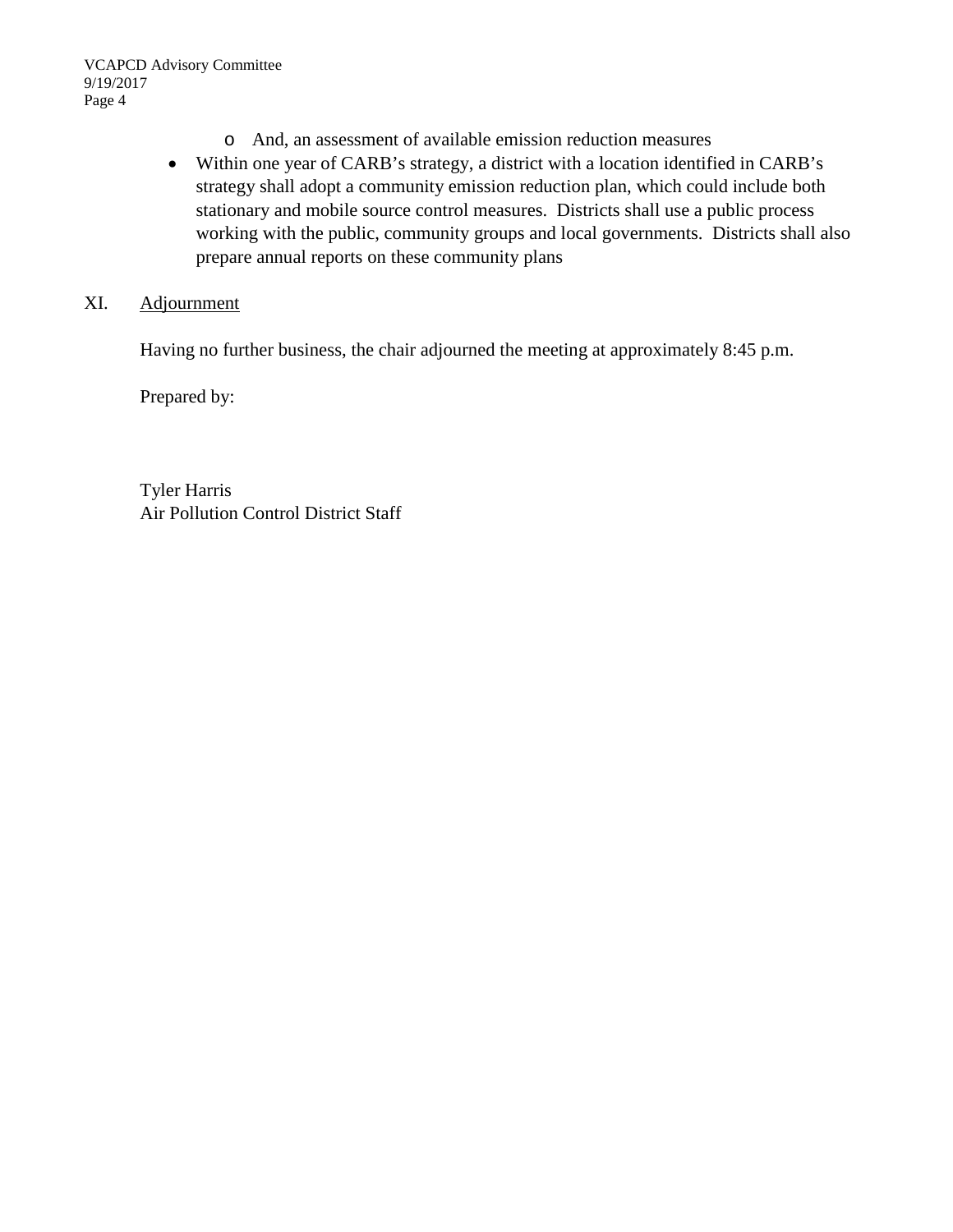





| July 20, 2015<br>Marginal<br><b>July 20, 2018</b><br>Moderate<br>July 20, 2021<br><b>Serious</b><br>July 20, 2027<br>Severe | Classification | <b>Attainment Date</b> |
|-----------------------------------------------------------------------------------------------------------------------------|----------------|------------------------|
|                                                                                                                             |                |                        |
|                                                                                                                             |                |                        |
|                                                                                                                             |                |                        |
|                                                                                                                             |                |                        |
|                                                                                                                             | Extreme        | July 20, 2032          |



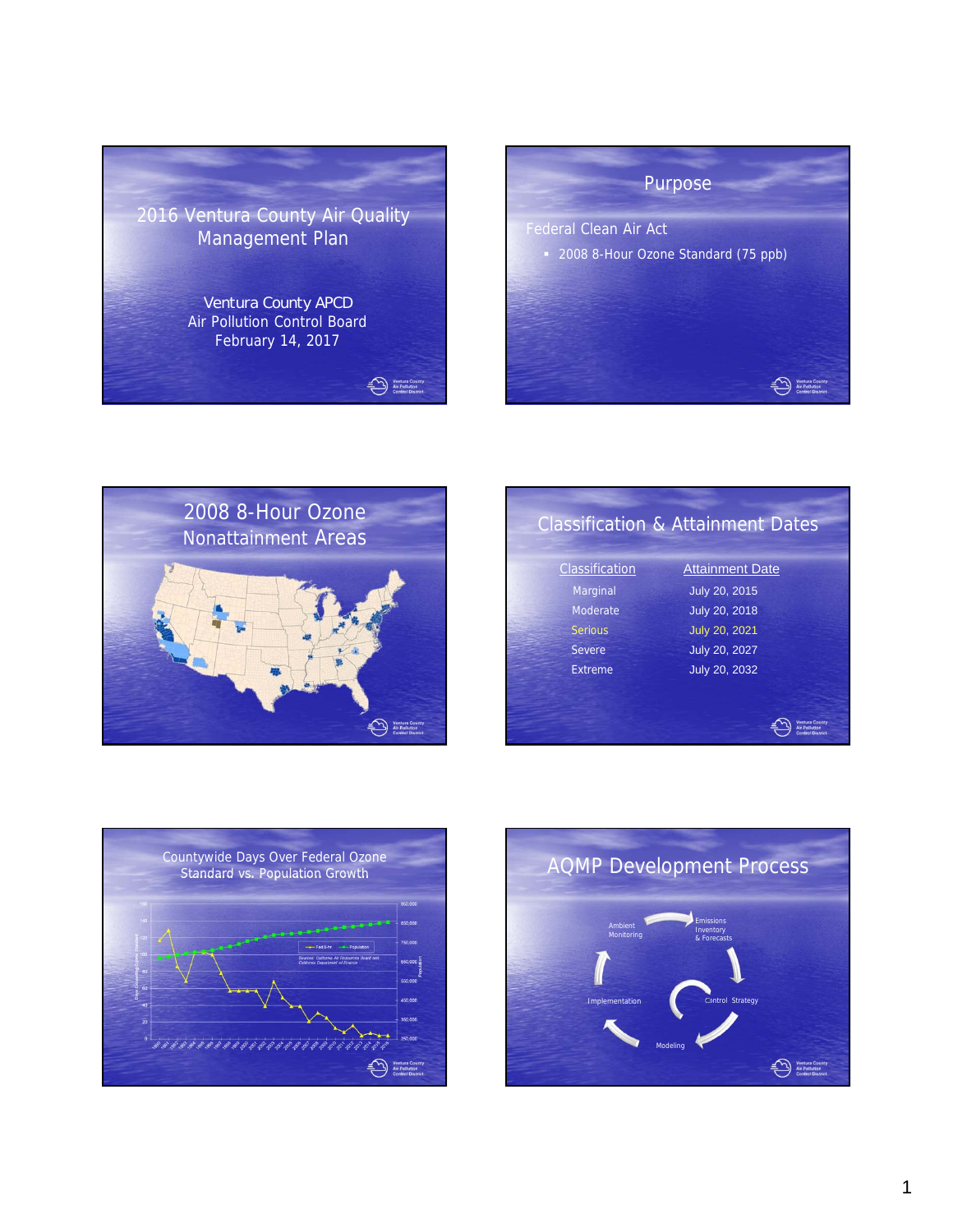# Primary Plan Requirements

Ventura County<br>Air Pollution<br>Control District

Emission Inventory & Projections Control Strategy Local Component State Component Reasonable Further Progress Ozone Attainment Demonstration Contingency Measures









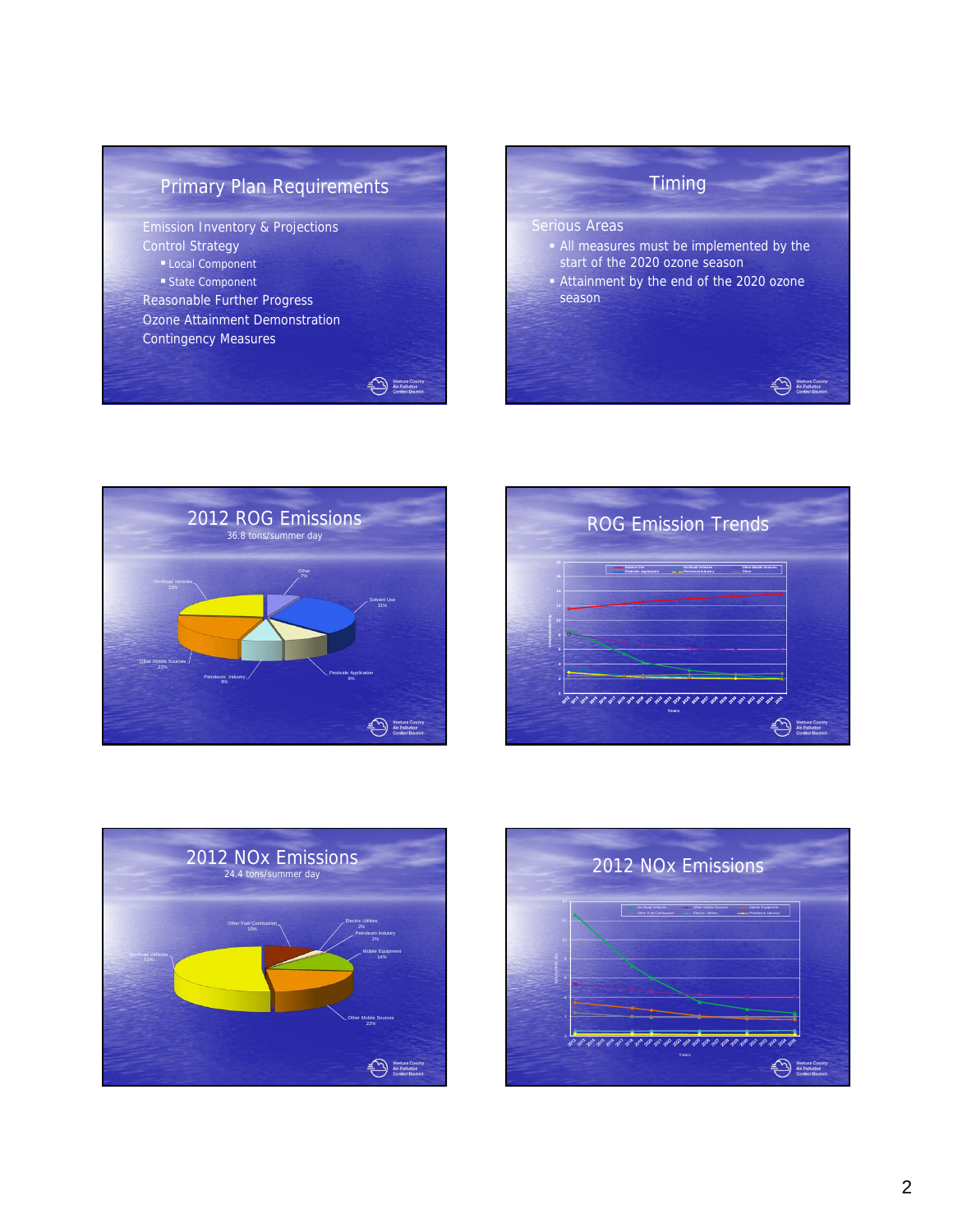







Ventura Coun

# Attainment Demonstration

Ventura Cour<br>Air Pollution<br>Control Distr

#### Photochemical Modeling

- **Required of Serious and above areas**
- **2020 Projected Design Values** 
	- Simi Valley: 0.072 ppm
	- Ojai: 0.070 ppm
	- Thousand Oaks: 0.067 ppm
	- Piru: 0.066 ppm